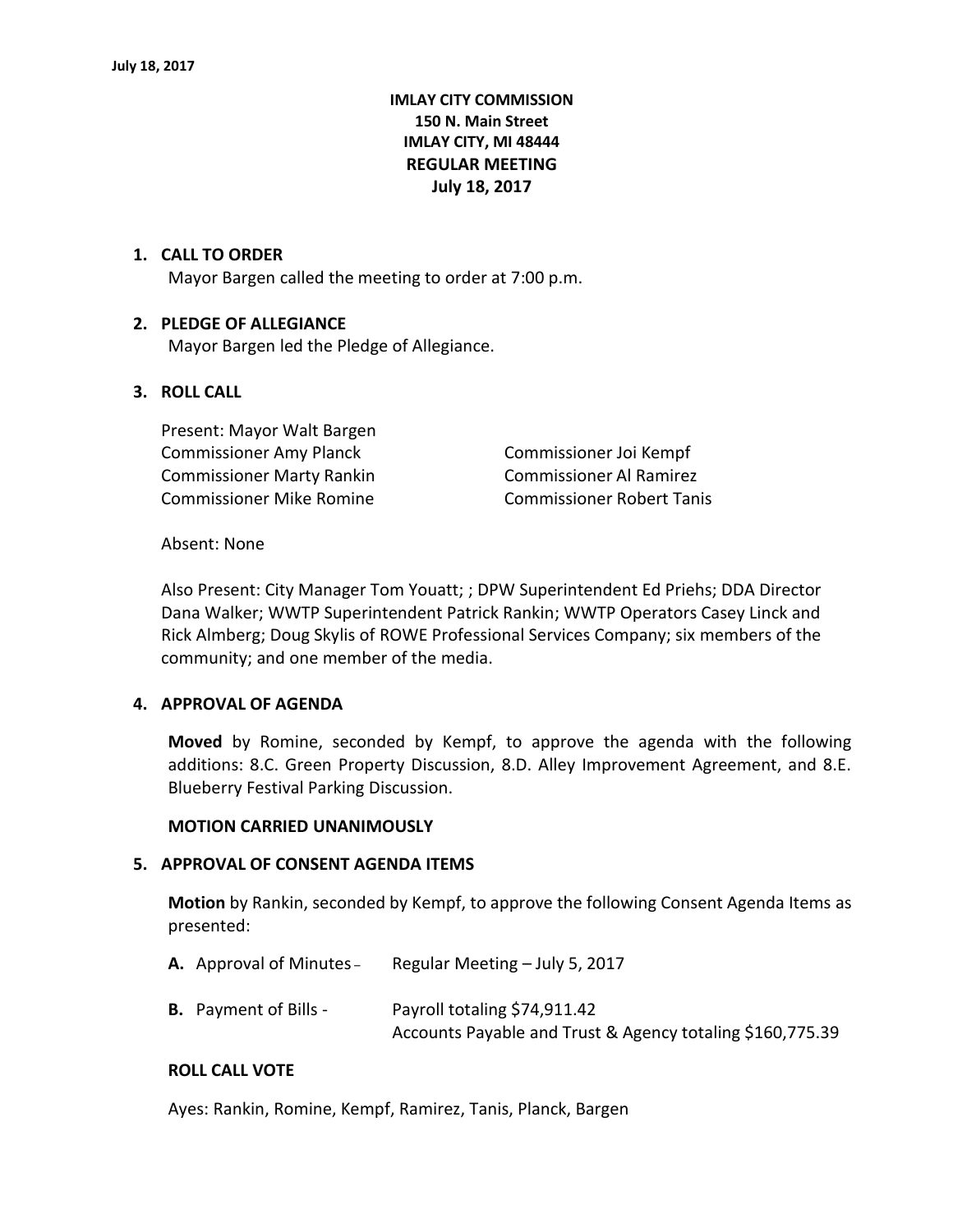# Nays: None **MOTION CARRIED 7 - YEAS; 0 - NAYS**

## **6. CITIZENS FROM THE FLOOR**

Alan Rosenbalm, Imlay City, addressed the Commission to present a two part parliamentary inquiry regarding how many commissioners are needed for a quorum and who would preside if both the Mayor and Mayor Pro Tem were absent.

City Manager Tom Youatt responded that four commissioners constitute a quorum and if both the Mayor and Mayor Pro Tem were absent, a majority of the commissioners present would vote to elect a chairperson for the meeting.

Barb Yockey and Frank Demske, Imlay City, addressed the Commission representing the Friends of the Polly Ann Trail and spoke in support of the City's proposed lighting project. Ms. Yockey noted that the "Friends" group is appreciative of the City's support of the Polly Ann Trail and discussed recent fundraising efforts for surface improvements from Imlay City to Dryden. Mr. Demske noted that parents would feel better about allowing their children to use the trail if it is lighted.

DDA Director Dana Walker addressed the Commission, noting that Barb Yockey and Frank Demske would be serving as announcers at Saturday's Blueberry Festival Parade. Ms. Walker invited the Commission and those in attendance to take part in the Blueberry Festival activities on Friday and Saturday.

WWTP Superintendent Patrick Rankin addressed the Commission to introduce the new WWTP Operators Casey Linck and Rick Almberg. Rankin noted that the WWTP is operating at full staff and training of new employees is going well.

# **7. OLD BUSINESS**

# **A. ROWE Professional Services – Capac Road**

City Manager Tom Youatt presented a proposal from ROWE Professional Services Company for design engineering services in the amount of \$19,875.00 and Construction Engineering Services in the amount of \$27,800.00 for the North Fairgrounds and Capac Roads Scrap Tire Grant Project. Youatt noted that ROWE Professional Services Company had prepared the successful grant application on behalf of the City and the grant amount is for \$155,000.00 or half of the estimated \$310,000.00 project. Youatt further noted that the \$47,675.00 proposal is approximately 15% of the total project cost, which is typical, and engineering is not an allowable grant expense.

**Motion** by Ramirez, seconded by Romine, to approve the proposal for Design and Construction Engineering from ROWE Professional Services Company for the North Fairgrounds and Capac Roads Scrap Tire Grant Project in the amount of \$47,675.00, as presented.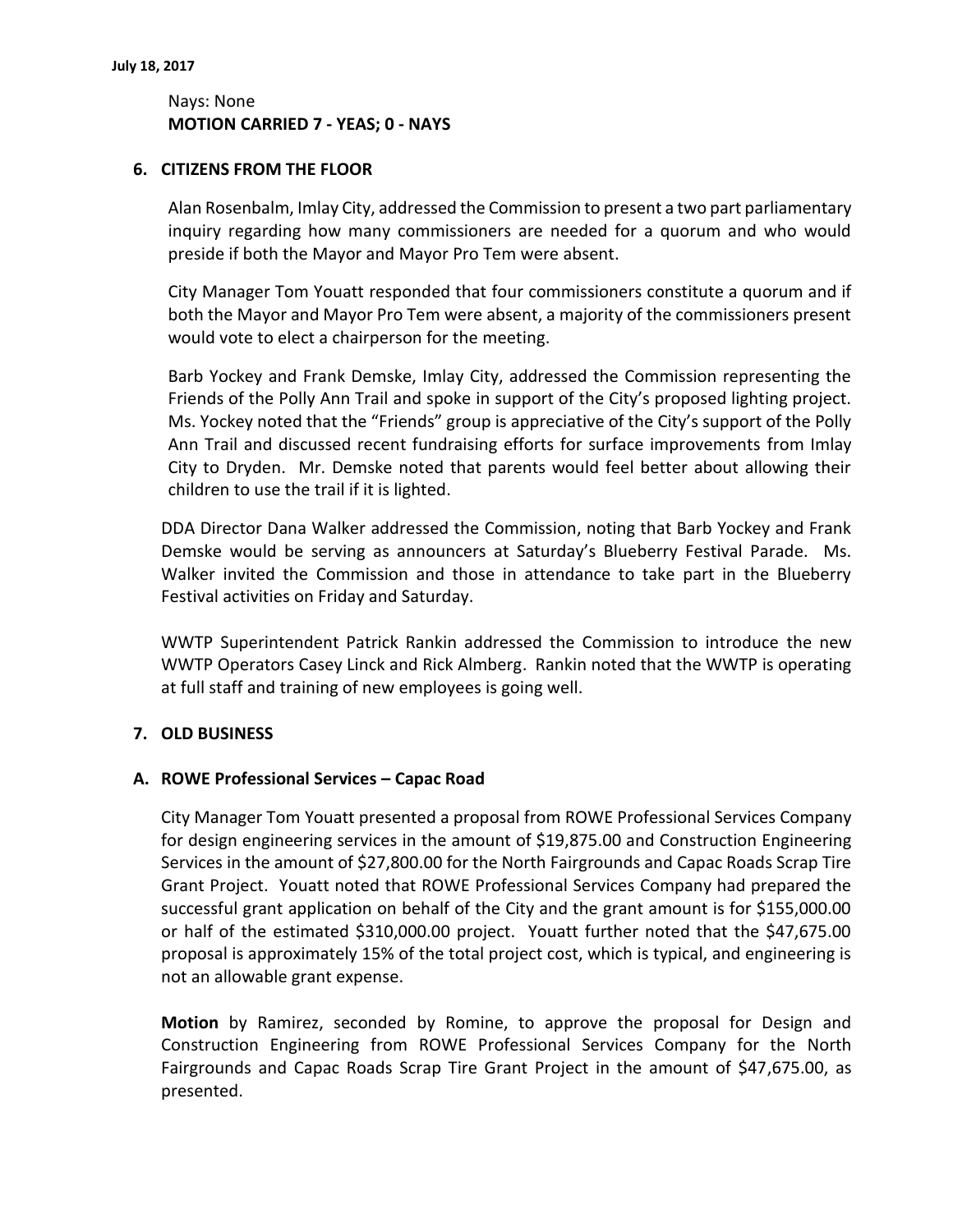# **ROLL CALL VOTE**

Ayes: Romine, Kempf, Ramirez, Tanis, Planck, Rankin, Bargen Nays: None **MOTION CARRIED 7 - YEAS; 0 – NAYS**

## **B. Polly Ann Lighting Proposal**

City Manager Tom Youatt presented the Polly Ann Trail Lighting Project proposal from DTE Energy for the installation of twenty-two black fiberglass posts and twenty-two 60w LED light fixtures at a total cost of \$119,660.01, including a City contribution of \$99,725.37. Youatt noted that the installation of the decorative lighting will improve trail utilization and safety and announced a forthcoming \$10,000.00 donation from Pinnacle Foods towards the project. Youatt reported that the City's portion would come from fund balance within the General Fund.

Some discussion took place regarding the benefits of the trail. Mayor Bargen recalled past accomplishments of paving the trail within the City and installing a trailhead, noting that this project serves to continue those good works.

**Motion** by Ramirez, seconded by Kempf, to approve the Polly Ann Trail Lighting Project proposal from DTE Energy for the installation of twenty-two black fiberglass posts and twenty-two 60w LED light fixtures at a total cost to the City of \$99,725.37.

#### **ROLL CALL VOTE**

Ayes: Kempf, Ramirez, Tanis, Planck, Rankin, Romine, Bargen Nays: None **MOTION CARRIED 7 - YEAS; 0 – NAYS**

#### **8. NEW BUSINESS**

#### **A. Plow Truck Bids**

City Manager Tom Youatt presented the bids that were received for the DPW Dump Truck with accessories, noting bids from Tri County International Trucks at \$82,205.00 with a \$5,000.00 trade-in credit; and D & K Truck Company at \$74,961.00 with a \$12,000.00 tradein credit for the truck chassis and bids from Knapheide Truck Equipment at \$96,583.00 (plus \$228.00 valve option); Shults Equipment at \$84,566.00; and Truck & Trailer Specialties, Inc. at \$77,531.00 (plus \$110.00 tape option) for equipping of the truck. Youatt noted the truck would replace a 1998 International and recommended the low bid from D & K Truck Company for the chassis and trade-in allowance, and Truck & Trailer Specialties, Inc. for the equipment plus the tape option. Youatt noted that the purchase had been planned as a three year installment purchase, but would instead be an advance to the Equipment Fund from the General Fund, saving interest and financing costs. Some discussion took place with DPW Superintendent Ed Priehs regarding truck accessories and usage history.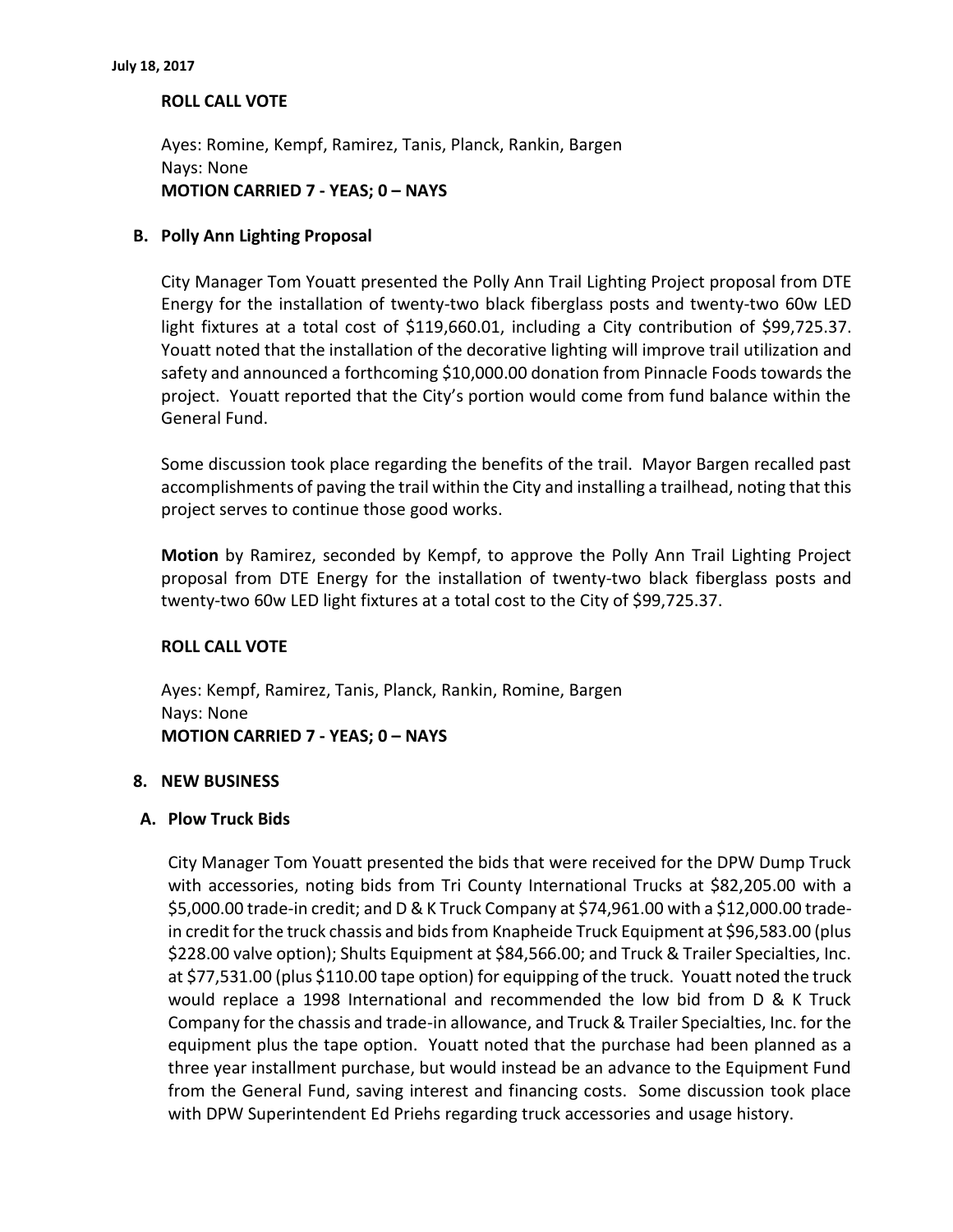**Motion** by Planck, seconded by Ramirez, to approve the purchase of a truck chassis from D & K Truck Company at a cost of \$74,961.00 with a \$12,000.00 trade-in allowance for a 1998 International and the purchase of Dump/Plow Truck equipment from Truck & Trailer Specialties, Inc. at a cost of \$77,531.00, plus \$110.00 for the tape option, with the purchase to be funded by an Advance from the General Fund to the Equipment Fund.

# **ROLL CALL VOTE**

Ayes: Ramirez, Planck, Rankin, Romine, Kempf, Bargen Nays: Tanis **MOTION CARRIED 6 - YEAS; 1 – NAYS**

## **B. Neopost IS-350 Mailing System Contract**

City Manager Tom Youatt presented a 63 month lease agreement from Neopost for a new IS-350 Mailing System, noting that the City's current lease is coming due. Youatt reported that the City is currently paying \$47.95 per month and the cost of the new system would be \$49.95 per month, providing the City with better equipment at a minor cost.

**Motion** by Romine, seconded by Planck, to approve the 63 month lease agreement from Neopost for a new IS-350 Mailing System at a cost of \$49.95 per month.

## **ROLL CALL VOTE**

Ayes: Rankin, Romine, Kempf, Ramirez, Tanis, Planck, Bargen Nays: None **MOTION CARRIED 7 - YEAS; 0 – NAYS**

# **C. Green Property Discussion**

Richard and David Nash addressed the Commission seeking concurrence on their business plan for development of the Green Property on N. Cedar, and seeking Commission approval for the City to apply to the DEQ for grants to cover Phase I and Phase II Baseline Environmental Assessments of the property. Richard Nash described the DEQ grant program available for site assessments, noting that the grant dollars are not available to private individuals, and proposing that the City apply for the funds with full reimbursement of costs by Nash. DDA Director Dana Walker described the DEQ Brownfield Redevelopment grant process for site assessments, stressing this is not a cleanup activity. Richard and David Nash then outlined their plans to develop a strip mall on the property and discussed their development experience.

Mayor Bargen recommended moving forward by seeking legal counsel in regards to the request due to the risk of liability involved for the City.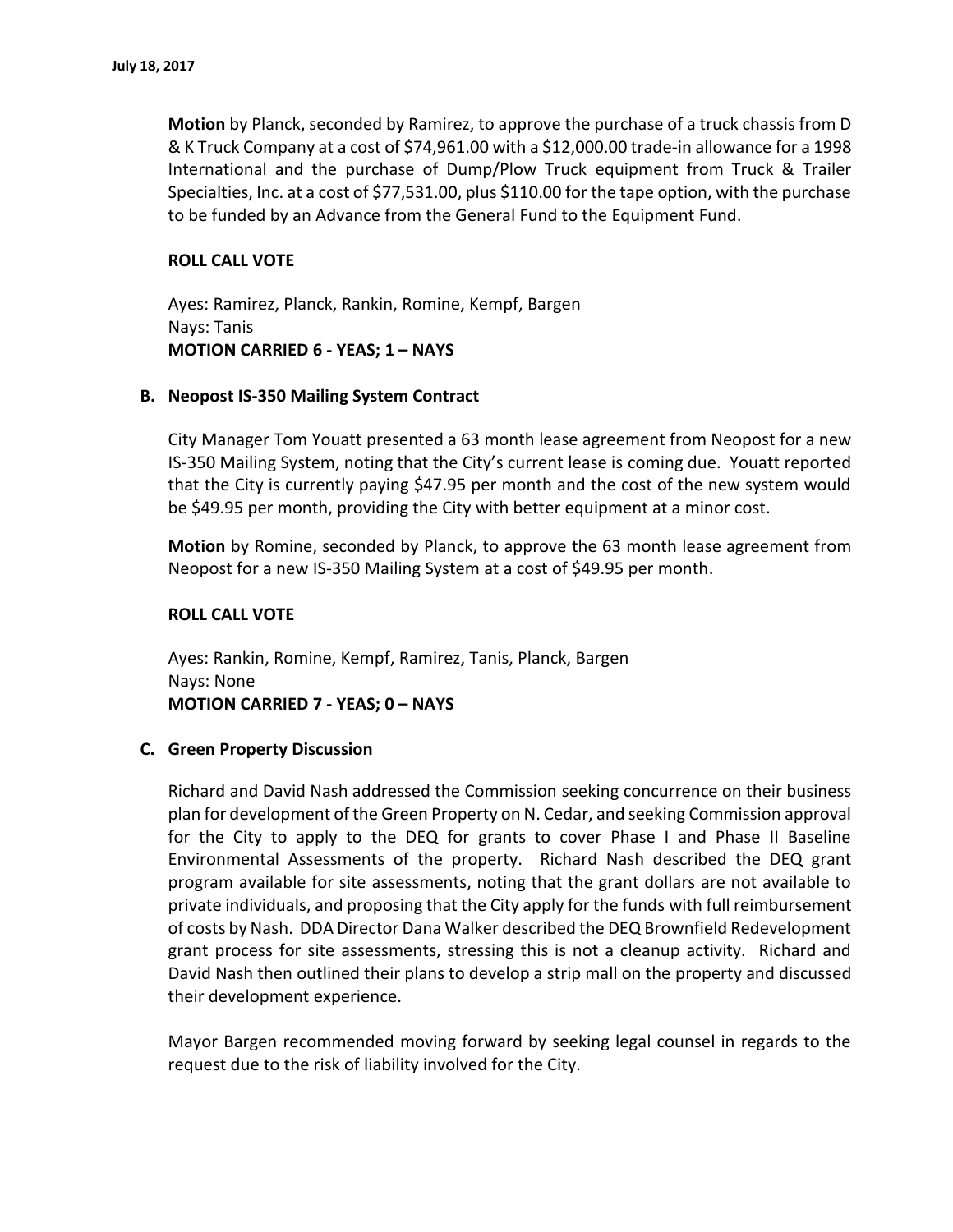**Motion** by Rankin, seconded by Romine, to table the request from Richard and David Nash regarding City submittal of a DEQ grant for assessment of the Green Property on N. Cedar, to seek legal counsel on the matter.

## **MOTION CARRIED UNANIMOUSLY**

## **D. Alley Improvement Agreement**

City Manager Tom Youatt presented a proposed agreement with resident Lawrence Peterson of 120 Titus Street for improvements to the City alley adjacent to his property. Youatt explained the unique situation involved and the desire of Mr. Peterson to cement a portion of the City's alley. Youatt noted that the proposed agreement serves to protect the City while allowing for the resident to improve the alley, and it has undergone legal review.

**Motion** by Ramirez, seconded by Romine, to approve the Alley Improvement Agreement between the City of Imlay City and Lawrence Peterson of 120 Titus Street, and authorize City Manager Tom Youatt to sign the same.

#### **ROLL CALL VOTE**

Ayes: Tanis, Planck, Rankin, Romine, Kempf, Ramirez, Bargen Nays: None **MOTION CARRIED 7 - YEAS; 0 – NAYS**

#### **E. Blueberry Festival Parking Discussion**

Commissioner Romine addressed the Commission to discuss scenarios for downtown parking during the Blueberry Festival. Commissioner Romine indicated that he had been contacted by downtown business owners urging a resolution for common parking issues and he would like to get ideas from the Commission. Commissioner Romine offered a validated parking system as a potential resolution, whereby patrons would pay \$10.00 each for a parking spot that would be fully refunded if validated by a paid receipt from a downtown business. Commissioner Romine also offered the idea of 2-hour parking but noted the extensive policing required. Much discussion ensued among the Commission regarding the history of the parking issues and the appropriate time to address them. Commissioner Romine urged the consideration of a trial validation system for twenty parking spaces off Depot Drive, the costs and labor of which he would underwrite. City Manager Tom Youatt stated that the taxpayers had paid for the parking spaces, which are public property and should remain accessible. Commissioner Romine inquired as to any laws or ordinances that would prohibit such a parking system. Commissioner Planck noted that it could be implemented on a trial basis and changed next year, and verified this had been an issue for a long time. Commissioner Tanis noted that any proceeds should go to support the Blueberry Festival, rather than the City. Commissioner Ramirez noted that, as a taxpayer, he is against paying for parking. City Manager Tom Youatt stated that the City is setting a dangerous precedence. Commissioner Kempf indicated that legal counsel could